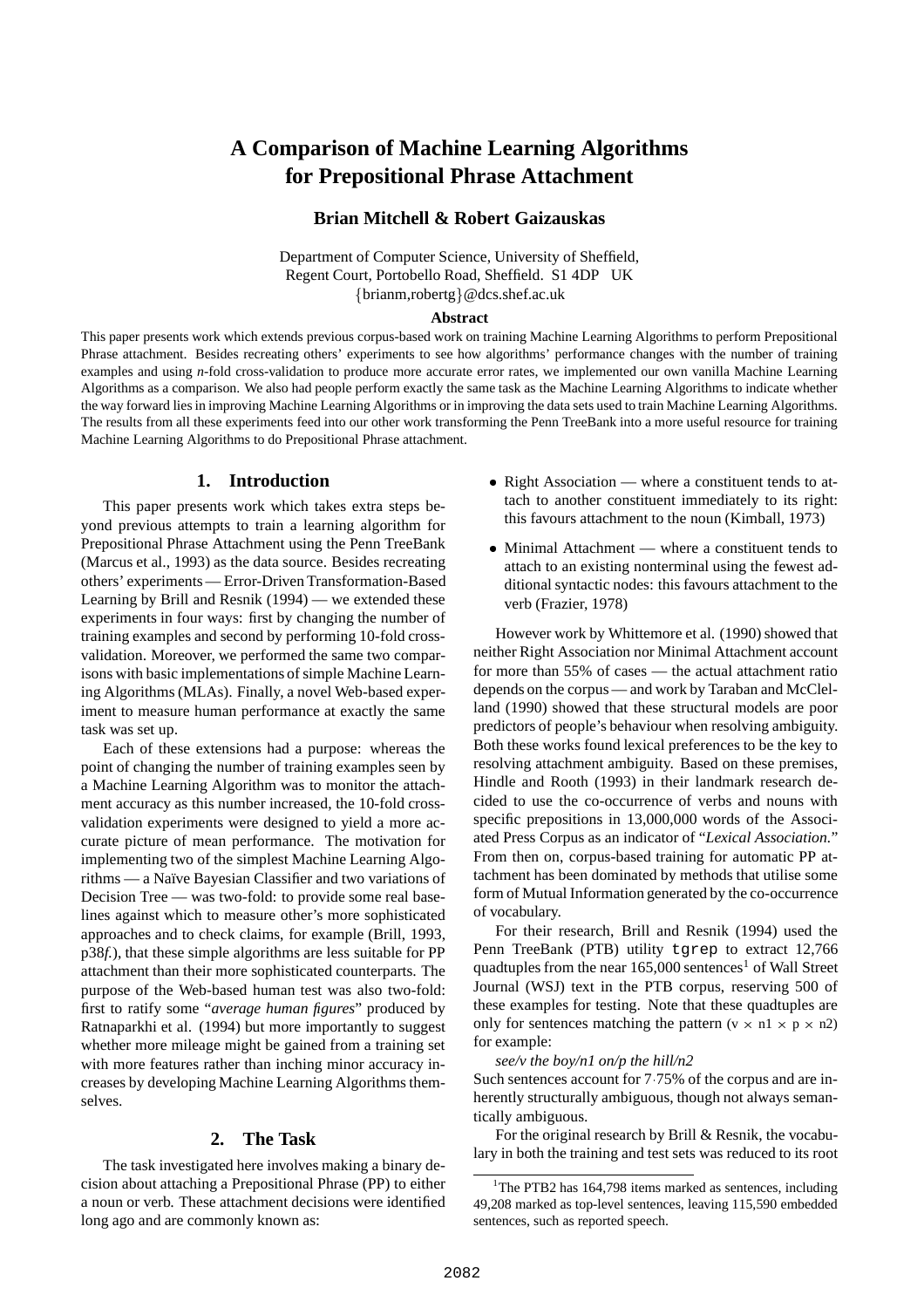form, to maximise the scope of vocabulary. So an actual example reads:

*ban*, *trade*, *through*, *computer* when the original sentence was:

> In Washington, House aides said Mr. Phelan told congressmen that the collar, which *banned* program *trades through* the Big Board's *computer* when the Dow Jones Industrial Average moved 50 points, didn't work well.

#### *Penn TreeBank file* ws  $\frac{1}{2}$  0088

The examples are also presented in this way for the manual experiment, making the human task identical to that of the Machine Learning Algorithm used by Brill & Resnik.

#### **3. Baselines**

The random chance of correct attachment reflects the distribution of attachments in a given data set, which for the PTB is approximately 64:36 for nominal:verbal attachment distribution. So attaching all PPs to the noun (Right Attachment) gives 64% attachment accuracy as a baseline — this is reasonably close to the general 55% figure offered by Whittemore et al. This 64% figure was confirmed using the ZeroR learning scheme from Weka. <sup>2</sup> ZeroR simply predicts the majority class in the training data, nominal attachment in this case, but as part of its execution the scheme outputs various statistics including the distribution of examples between classifications: 63 4% in this case.

In their experiments, Brill & Resnik achieved 80 8% accuracy using the words alone (though they did manage 81 1% by adding word-class information). Others have reached similar scores on the same task using the same corpus: Stetina and Nagao (1997) also used semantic information to attain 88% accuracy (the highest score yet and done with a decision tree); Collins and Brooks (1995) used Backed-Off Estimation and scored 84 1% without morphological processing and 84.5% with it; and Ratnaparkhi et al. (1994), who used Maximum Entropy, scored 77 7% using just the words and 81.6% by adding word-class information. That paper also produced two sets of "*average human figures*" (where "*average*" applied to the figures, not the humans) by taking the average scores of three treebanking experts (presumably the three authors) tested on three hundred sentences selected randomly from the corpus. Two human figures were produced: 88 2% accuracy using just the four head words (*a´ la* Brill & Resnik) and 93 2% using the whole sentence. Interestingly, the human scores from Ratnaparkhi et al. are not borne out by our own experiments, see  $\S$ 5.

## **4. Recreating the PTB2 Experiments**

As already mentioned, numerous Machine Learning Algorithms have been applied to the problem of Prepositional Phrase attachment. However, the algorithms that have been most famously reported are not the simplest Machine

Learning Algorithms available. Therefore, we elected to implement our own vanilla versions of two of the simplest Machine Learning Algorithms: a Naïve Bayesian Classifier and a Decision Tree, all based on the descriptions in Mitchell (1997). Although the mathematics behind EDTBL is simpler than some implementations of Decision Trees that utilise pruning, our implementations were deliberately kept as simple as possible: having no pruning and using a basic version of the ID3 algorithm to partition the data.

We created two versions of the Decision Tree: one using the standard Information Gain (IG) metric based on entropy to rank the contribution of each attribute per example, the other using Gain Ratio (GR) which is an extension of IG that penalises discriminants chosen from large sets. This means that GR tries to avoid deciding the attachment based on the actual vocabulary of nouns and verbs, preferring to make decisions using the preposition where possible.

The availability of the original data and software used by Brill and Resnik (1994) not only enabled the recreation of their experiment — gratifyingly obtaining exactly the same accuracy — but also enabled a series of other experiments using our own software on a data set which, although not exactly a universal standard, had already been tested by experts and which is available to anyone via the Internet.

#### **4.1. Phase 1**

For this phase of the experiments, the original training and test data from Brill and Resnik (1994) were used and kept in their original ordering, although it was necessary to change the structure of the data files to allow the other learning algorithms to read them. A particular Machine Learning Algorithm was selected, trained, and always evaluated on the same test data of 500 examples. To measure how quickly the Machine Learning Algorithm in question became competent at Prepositional Phrase attachment, the number of training examples was gradually increased from a small number (just 100 examples) until all of the 12,266 examples were seen by the learning phase. The selection of the training examples was always a contiguous sample of the complete training data, always starting from the beginning. The results of all the algorithms run in Phase 1 appear in Figure 1.

More results with smaller amounts of training data (fewer than 1,000) were obtained deliberately, partly because we were curious by how much the accuracy would fluctuate with so few training examples, and partly because we wanted to compare these algorithms' performance with that of a Support Vector Machine (SVM). The SVM<sup>3</sup> is limited to utilising fewer than 2,000 training examples: this limitation applies to SVMs in general because of they way they manipulate the data. As a check, we also used the SVM supplied with Weka and hit similar limitation and performance figures. Both SVMs consistently produced 73% to 77% accuracy even with as few as 200 training examples. The SVMs' figures are not shown in Figure 1 because they would be difficult to distinguish in the crowded left-hand side of the graph.

<sup>2</sup>The *Waikato Environment for Knowledge Analysis*, a Java software workbench from the University of Waikato that is freely available from http://www.waikato.ac.nz/˜ml/weka

<sup>3</sup>The software was written by Vincent Wan of the *Speech and* **Hearing Group** at Sheffield University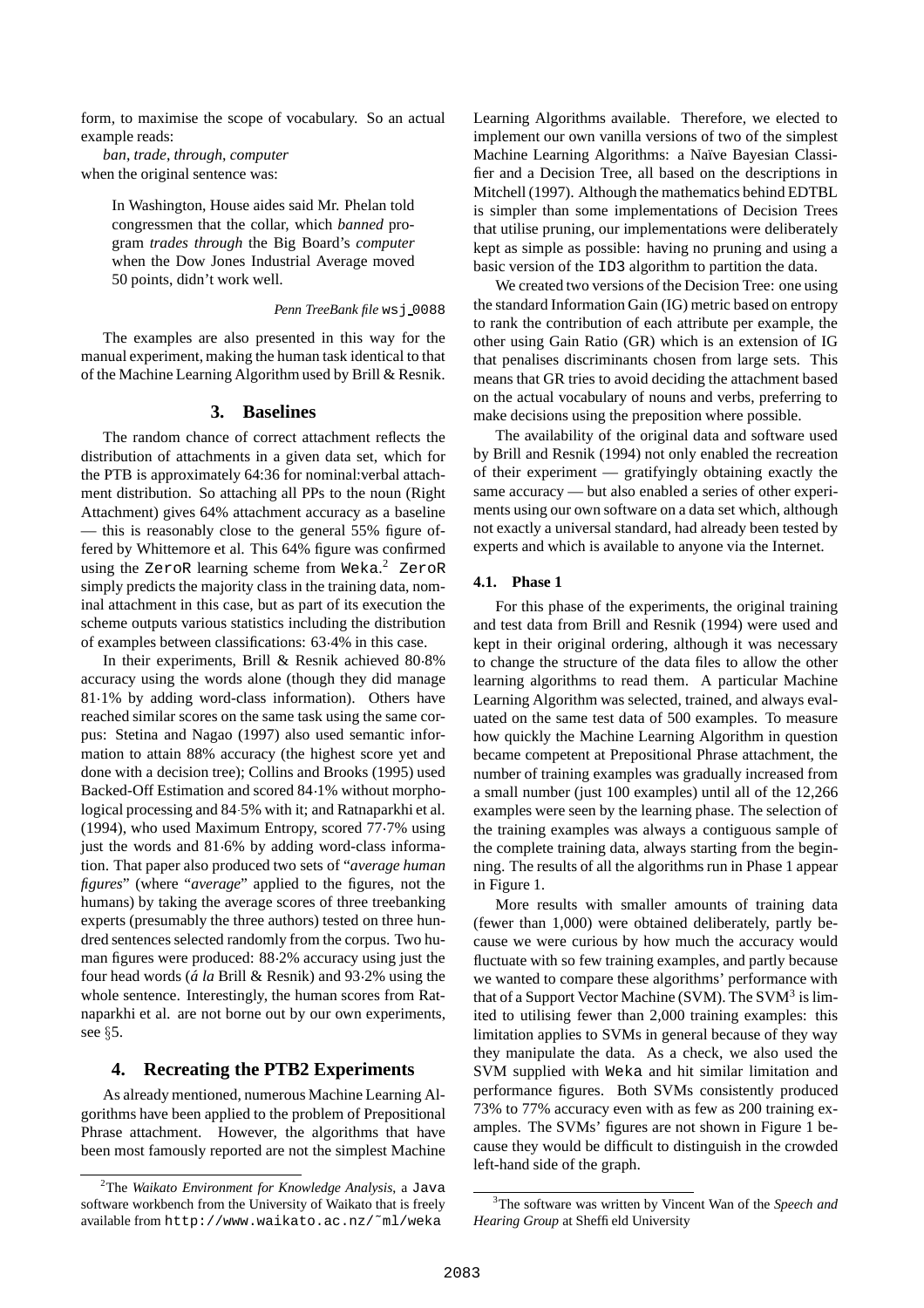

Figure 1: Results from Phase 1

#### **4.2. Discussion of Phase 1 Results**

The most striking event shown by Figure 1 is the rapid jump up by the Decision Tree using Information Gain as part of its ID3 algorithm. One advantage of the Decision Tree method is that its tree of rules is meaningful to a human reader and a manual inspection of the trees at either end of the jump showed that the Decision Tree had suddenly "*realised*" that using the preposition itself as the main discriminant rather than the other vocabulary (the nouns and verbs) had more benefit. Further analysis of the region between 7,000 and 8,500 training examples (using the same data in different orders) showed that the switch from nouns and verbs to the preposition as the main discriminant was always quite sudden and always occurring around the 8,000 mark. The conclusion from this is that using ID3 with Information Gain is less beneficial than using it with Gain Ratio if the system has insufficient training data to realise that prepositions have more worth as the primary discriminant. But once the Information Gain Decision Tree has seen sufficient training data, as shown in the results of Phase 2, it produces similar accuracy scores to Gain Ratio.

A second interesting feature shown by Figure 1 is that the Naïve Bayesian Classifier is the only algorithm that ends on a downward trend. Of course, were more training data available, the Naïve Bayesian Classifier may well improve again, even if the improvement were merely the next phase of its apparently oscillating accuracy.

A third interesting features of Figure 1 is the relative performance of EDTBL and the Decision Tree using Gain Ratio. Between about 4,200 and 9,000 training examples, Gain Ratio actually performs better, although EDTBL finishes with a 2% absolute advantage and a relative error difference of 9 17%. The continuation of this contest between Decision Trees and EDTBL becomes even more interesting in Phase 2.

#### **4.3. Phase 2**

Whereas Phase 1 already had pre-prepared sets of training and test data, Phase 2 needed to reorganise those data into *n*-fold cross-validation data, in this case ten sets. First the training and test data were merged into a single set, then the order randomised. This randomly ordered set was then

used to create ten cross-validation sets, achieved by splitting the entire data set into ten parts. Each tenth became test data, one for each of the ten sets, with the remaining ninetenths of the data forming the training data for that set. The order of the data in each training set was then randomised again. Any significant gains or losses in algorithm performance due to data ordering are rendered unlikely due to this double randomisation and the *n*-fold cross-validation.

Each of the chosen Machine Learning Algorithms was run in turn over the ten sets of cross-validation data. For each cross-validation set, the number of training examples was increased, as in Phase 1, until it covered all 11,490 training examples (stepped data). Whereas Phase 1 used 500 test cases (4 08% of the data), the 10-fold crossvalidation uses 10% of the data, or 1,276 test cases. The mean percentage of attachment accuracy and its standard deviation were computed for the same data step over all ten of the cross-validation sets. These figures for each Machine Learning Algorithm were merged into the same graph for comparison purposes (see Figure 2), though the standard deviation only appears in the individual graphs (Figures 3, 4, and 5) for clarity.



Figure 2: Results from Phase 2

#### **4.4. Discussion of Phase 2 Results**

As in Figure 1, the most striking event is the rapid jump up (always in approximately the same place in each set of the *n*-fold cross-validation) by the Decision Tree using Information Gain. Once the Information Gain Decision Tree has made this jump, it performs with a mean accuracy quite consistent with that of the Decision Tree using Gain Ratio. Before that point, however, the performance of the two algorithmic variations is staggeringly different, not only in absolute terms with GR massively outperforming IG, but also in behaviour: whereas Information Gain is always improving, Gain Ratio wavers around 78%. Should an application require a fast and simple algorithm that works well having seen only a few thousand training examples, then a Decision Tree using Gain Ratio is worth considering.

The oscillating accuracy of the Naïve Bayesian Classifier suggested by Figure 1 can now be seen clearly. Whilst there is the possibility that with a vast amount of training data, perhaps measured in millions, such a classifier may prove a useful algorithm since it trains and classifies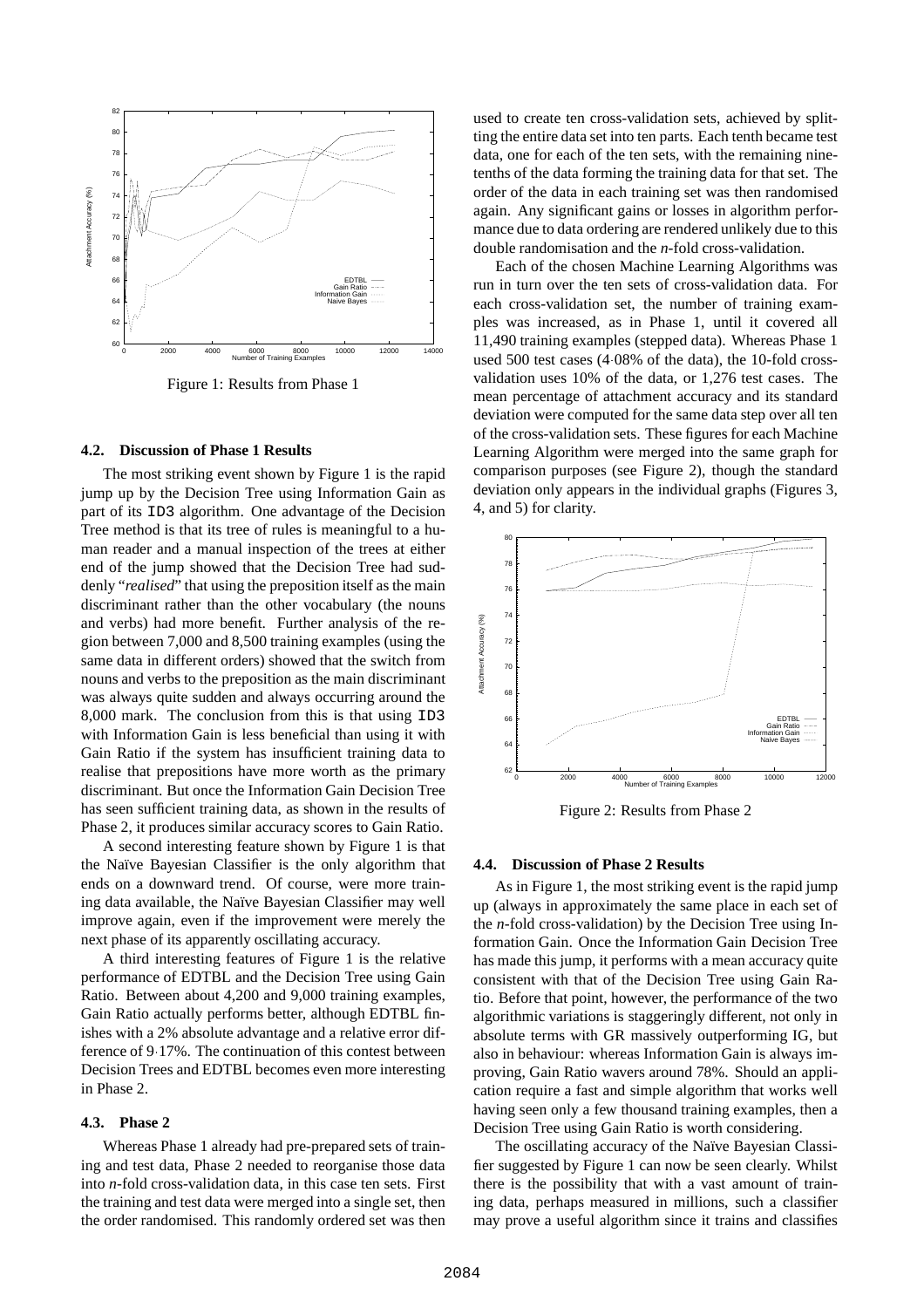rapidly. For the amount of training data currently available, however, it is a poor choice, though it does do somewhat better than a random guess.

It is now clear that it takes about 6,500 training examples for EDTBL to overhaul the Decision Tree using Gain Ratio. But once it starts performing better, it stays performing better: EDTBL is ultimately about 1% more accurate than the Decision Trees in both absolute and relative terms. However, a glance at Figures 3, 4, and 5 shows that by taking standard deviation into account, the Decision Trees can outperform EDTBL when trained on 11,490 examples.

The 10-fold cross-validation experiments demonstrate that Error-Driven Transformation-Based Learning is not outstandingly better than ID3, thus refuting Brill's implication in his thesis that Decision Trees are less suitable than EDTBL for Prepositional Phrase attachment. Although the experiments also show that EDTBL does not need many examples to perform quite well, the same can be said for Decision Tree using ID3 and Gain Ratio.

An extra result, not shown in any of the graphs, came about whilst using Weka's ZeroR classifier to validate the baseline in preparation for this paper: we also tried their implementation of a Decision Table. Using the same training and test data as in Phase 1, we obtained an accuracy of 84 56%. Unfortunately, it was not possible to produce a comprehensive set of Phase 1 and Phase 2 results in time.



Figure 3: EDTBL Results from Phase 2



Figure 4: ID3 Gain Ratio Results from Phase 2



Figure 5: ID3 Information Gain Results from Phase 2



Figure 6: Naïve Bayesian Classifier Results from Phase 2

### **5. Manual PP Attachment Experiments**

All the techniques mentioned previously generally obtain similar scores and all perform less well than we would like. So is the problem with the algorithms themselves or with the representation of the data? One way to decide is to see whether people can outperform the computer on a level playing field. So we created some software to test humans on the task exactly as it was given to the Machine Learning Algorithms. The data shown to the human subjects are the same as those shown to the MLAs; indeed the data are that of the test set used in the experiments described above and by Brill & Resnik. Besides working with the data, human users also have the opportunity to mark any examples that they believe are genuinely ambiguous.

Our software, written in Java and supported by CGI scripts, has been implemented to run in a browser over the World Wide Web, thus making the experiment accessible to as large an audience as possible.<sup>4</sup> The main part of the software displays ten pages of fifty examples each, where each example contains five words: the verb, the noun, the preposition, the head noun of the PP's complement, and the word ambiguous. The first two fields and ambiguous are clickable and become highlighted with a tick when selected. Checking ambiguous is how users indicate they

<sup>4</sup>The experiments are still on-line and can be accessed via http://www.dcs.shef.ac.uk/˜brianm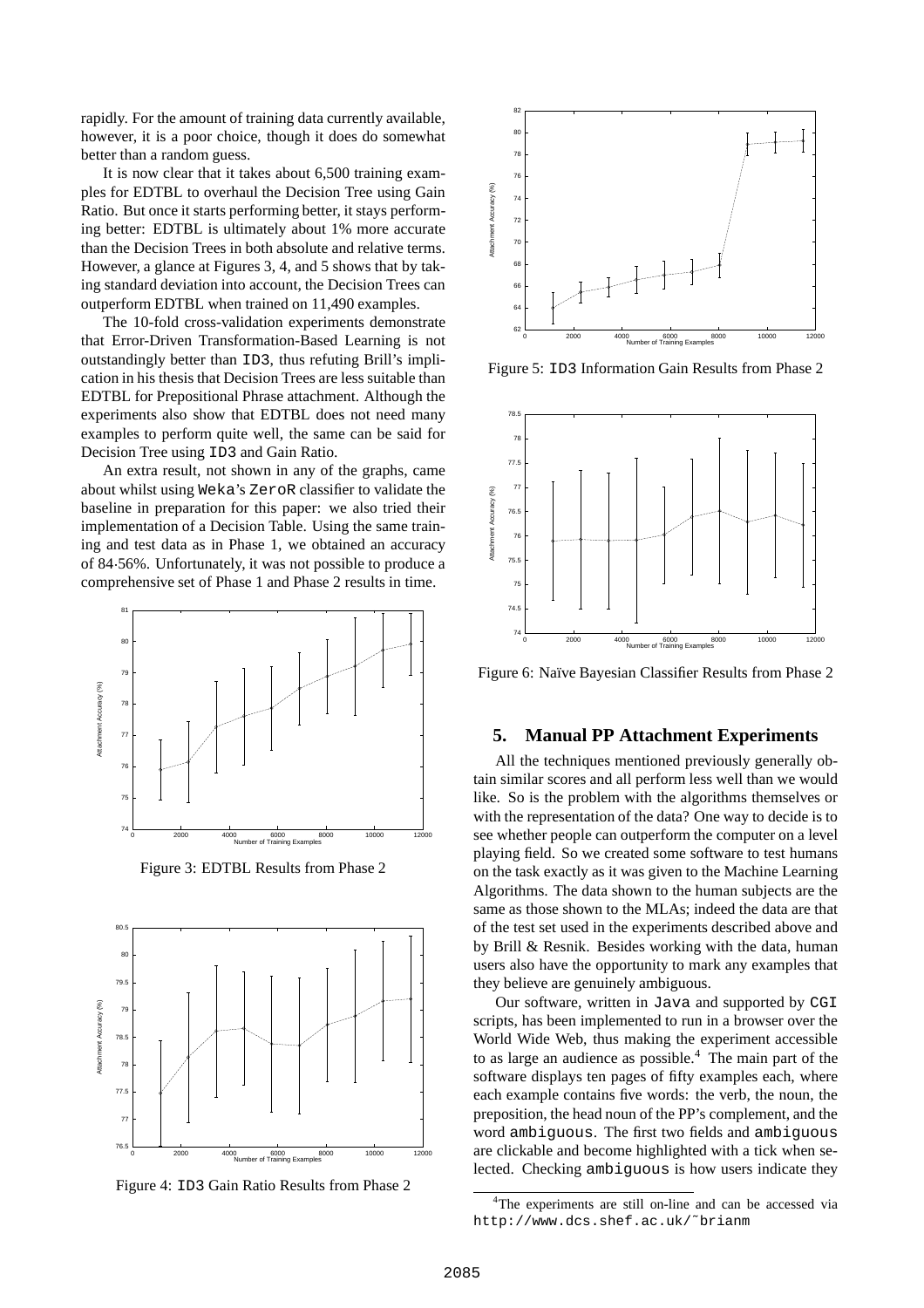believe a particular example to be genuinely ambiguous. The selection of a noun or verb within a particular example is mutually exclusive: selecting one deselects the other if it had already been selected. Note that even though a user may believe an example to be ambiguous, a decision must still be made between nominal or verbal attachment. Besides presenting the attachment examples, the software also requests some personal details which includes whether or not a user is a native speaker of English and what language or grammar expertise that person has. These details allow a quaternary breakdown of results: native speakers versus non-native speakers, orthogonal to experts versus non-experts.

### **5.1. Discussion of Results and Issues from the Online Manual Experiment**

Although the experiment is still very much underway, there have already been some interesting results and feedback.

In terms of results, our "*average human figures*" are significantly lower than those of Ratnaparkhi et al. Whereas their three treebanking experts obtained 88 2% on the same kind of test as ours (though on 300 rather than 500 examples), the three language experts who have used our software so far have averaged 75 7%. Two non-native speakers have so far completed all the examples, one scoring the lowest mark to date, 66 4%, the other the highest, 78 8%. The software only came on-line a few days before the deadline, so there were only five completed answers available to report here but more than a dozen people have started completing answers. But the fact that no-one has even come close to 88% suggests that the treebankers' particular expertise gave them a huge advantage. The eventual hope for our "*average human figures*" is that "*average*" will apply not only to the figures themselves (mean scores) but also to the humans: the mean score of an average (not particularly expert) user. So far this figure is 73 4%.

There has been some interesting feedback from participants. Every one found the exercise difficult. Those with some language expertise said they had no trouble understanding the task itself, though they still found some of the attachment decisions hard to mark. The non-experts found both the concept of the task and the task itself difficult. They said they would have liked to have seen more examples before embarking on the exercise. Presumably all the experts had already heard of the problem of Prepositional Phrase attachment and so had a better understanding of the task. So far, two people who started the task have decided not to finish because they found it too taxing.

Allowing the user to choose ambiguous seems to have caused some confusion, though not in the way ambiguity in Prepositional Phrase attachment usually does. Some people seem to have selected ambiguous for those examples that they found more difficult, in particular if they found it hard to imagine a sentence containing the four head words, rather than because the attachment really is ambiguous. Others have disputed the worth of the ambiguous field itself, arguing that if an example is ambiguous, then the attachment either cannot be decided or does not matter since it will not change the meaning of the sentence. The intention behind putting the ambiguous choice in was to obtain a rough frequency count of genuinely ambiguous attachments. It was also intended to see whether any prepositions, for example "*in*" or "*on*", or kinds of preposition, such as locative or temporal, cause more ambiguity than others to humans. In the end, the data from this field may instead yield a picture of the kinds of example that people find more difficult, whether or not they are actually ambiguous. Such examples may also vary between native and non-native speakers and between language experts and nonexperts.

Of course by scoring people's efforts, there is an implication that humans can actually achieve 100% accuracy with Prepositional Phrase attachment. But we acknowledge that the answers obtained from the PTB may contain errors, therefore further experimentation may help: for example a similar web-based experiment showing the entire sentence not just the head words. The inter-annotator agreement in such an experiment could help define a more acceptable set of answers, should there be any discrepancies with the answers defined in the PTB. Of course, there may be cases of genuine ambiguity where changing the attachment of the PP makes no difference to the meaning of the sentence, in which case the inter-annotator agreement may well be low: an interesting fact in its own right.

# **6. Discussion**

The comparison between EDTBL and the simpler Machine Learning Algorithms is interesting. Despite Brill dismissing Decision Trees in his thesis, they actually do respectably well, being within 1% of EDTBL and 2% of Maximum Entropy but still a few percent behind Backed-Off Estimation. Initially, using the vocabulary as the main discriminant yields poor results for the Decision Tree using Information Gain but once it has seen about 8,000 examples, it suddenly "*realises*" that the preposition is the single best classifier to determine attachment and there is a consequentially staggering jump in accuracy. Yet unlike Gain Ratio which starts out using the preposition as the primary discriminant and which is permanently penalised for using the nouns and verbs, Information Gain retains the flexibility to discriminate using actual nouns and verbs if need be. There is an as yet unconfirmed possibility from the Weka experiment, that a Decision Table may be even better than a Decision Tree for the Prepositional Phrase attachment task. In comparison, the experiments have shown that the Naïve Bayesian Classifier performs poorly and seems to be a substantially inferior choice of algorithm for PP attachment.

The closeness at the top end of the scale between several different Machine Learning Algorithms and the bounds set by the average human figures for the head word tests, suggests that existing algorithms are nearly attaining the best realistic scores with the available data. However, the human results from Ratnaparkhi et al. (1994) based on attachment using the full sentence rather than just the head words, indicate that Machine Learning Algorithms could do better given a more finely featured set of attributes on which to train.